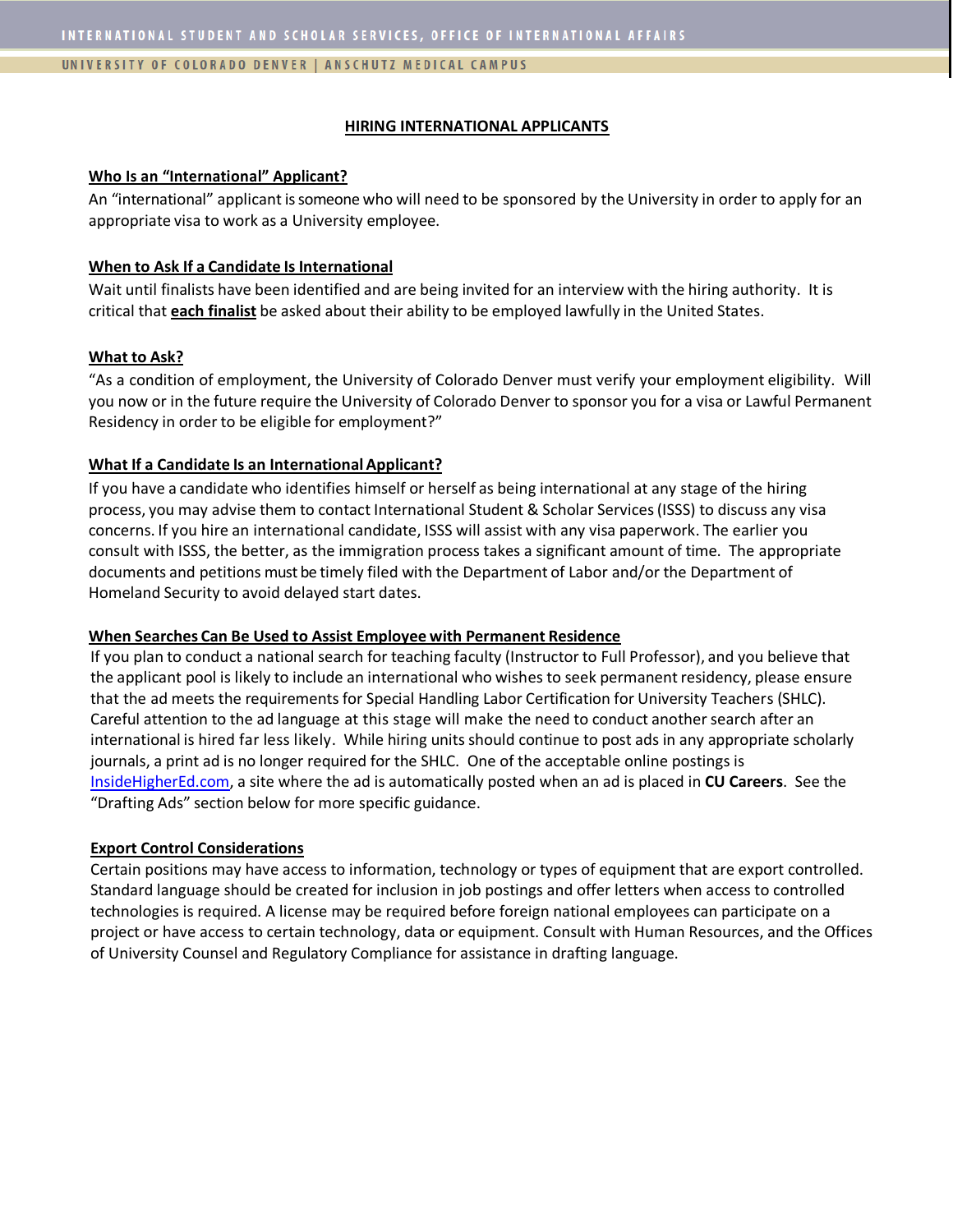## UNIVERSITY OF COLORADO DENVER | ANSCHUTZ MEDICAL CAMPUS

#### **How Can ISSS Assist?**

**AD REVIEW**: ISSS can review your recruitment ad to ensure that it meets both Department of Labor (DOL) and U.S. Citizenship and Immigration Services (USCIS) requirements. This is especially important if an international candidate for whom the University will want to obtain a green card might be selected. Consult with ISSS **before** you place your ad, if that is the case. If the candidate is being hired for a project which is export controlled, special language may need to be added to the job advertisement. Please contact the [Export Control Office o](http://www.ucdenver.edu/research/ORC/EC/Pages/default.aspx)r Human Resources for assistance.

**CANDIDATE CONSULTATION**: ISSS will be happy to meet with your international finalists to help determine potential eligibility for permanent residency status before the individual is hired into a tenure-track, tenureeligible, or long‐term permanent position. ISSS can also identify and mitigate any barriers to smooth immigration processing. Offering the candidate an opportunity to meet with ISSS as part of the recruitment processis a good recruitmenttool, as it shows candidatesthat the University has the resources and expertise to handle employment-based immigration matters.

**EXPLANING THE PROCESS**: ISSS can help both the hiring unit and the candidate understand the process and timeline necessary to obtain the appropriate immigration status and work authorization for an international hire. There are often different visa types and strategies that can be used, and ISSS can help hiring units navigate the various options and choose the approach that best meets the needs of both the hiring unit and the international candidate.

**PERMANENT RESIDENT SEARCH FILE RETENTION**: Search files are typically retained for two years from the date of the end of the search. If you have completed a search for a candidate that will be used for permanent residency,the search file must be maintained for five years. If you are unable to store search files for this required period, you can forward the search file to ISSS who will store the records for you.

# **DRAFTING ADS FOR FACULTY TEACHING POSITIONS THAT MEET REQUIREMENTS FOR SPECIAL HANDLING LABOR CERTIFICATION**

## **ADS MUST INCLUDE THE FOLLOWING ITEMS:**

- 1. Job title.
- 2. Job duties.
- 3. Minimum requirementsfor the job, including degree level and field of study. Ideally, no preferred requirements will be included, as the U.S. Department of Labor treats ANY stated requirements as minimum requirements.

**AD PLACEMENT**: Hiring unit MUST run at least one on-line in an appropriate professional journal/publication with national or international circulation. One of the acceptable online postings is [InsideHigherEd.com.](http://insidehighered.com/)

**BE SPECIFIC:** Use a precise job title and specific requirements, including degree, area of specialization, and any licensing or board certification requirements. Enumerate the job duties. If experience is required, specify the exact amount.

**VERY CAREFULLY CONSIDER THE REQUIREMENTS**: Do not require experience unless the position actually requires it. If your department will accept someone with either ABD or Ph.D., either M.D. or Ph.D., clearly state this. If you require a Ph.D., the candidate must have the Ph.D. in hand at the time of the offer. Remember that ALL stated requirements are considered minimum requirements by DOL. Critically, an application for labor certification will only be certified for an employee who met ALL stated requirements at the time of offer.